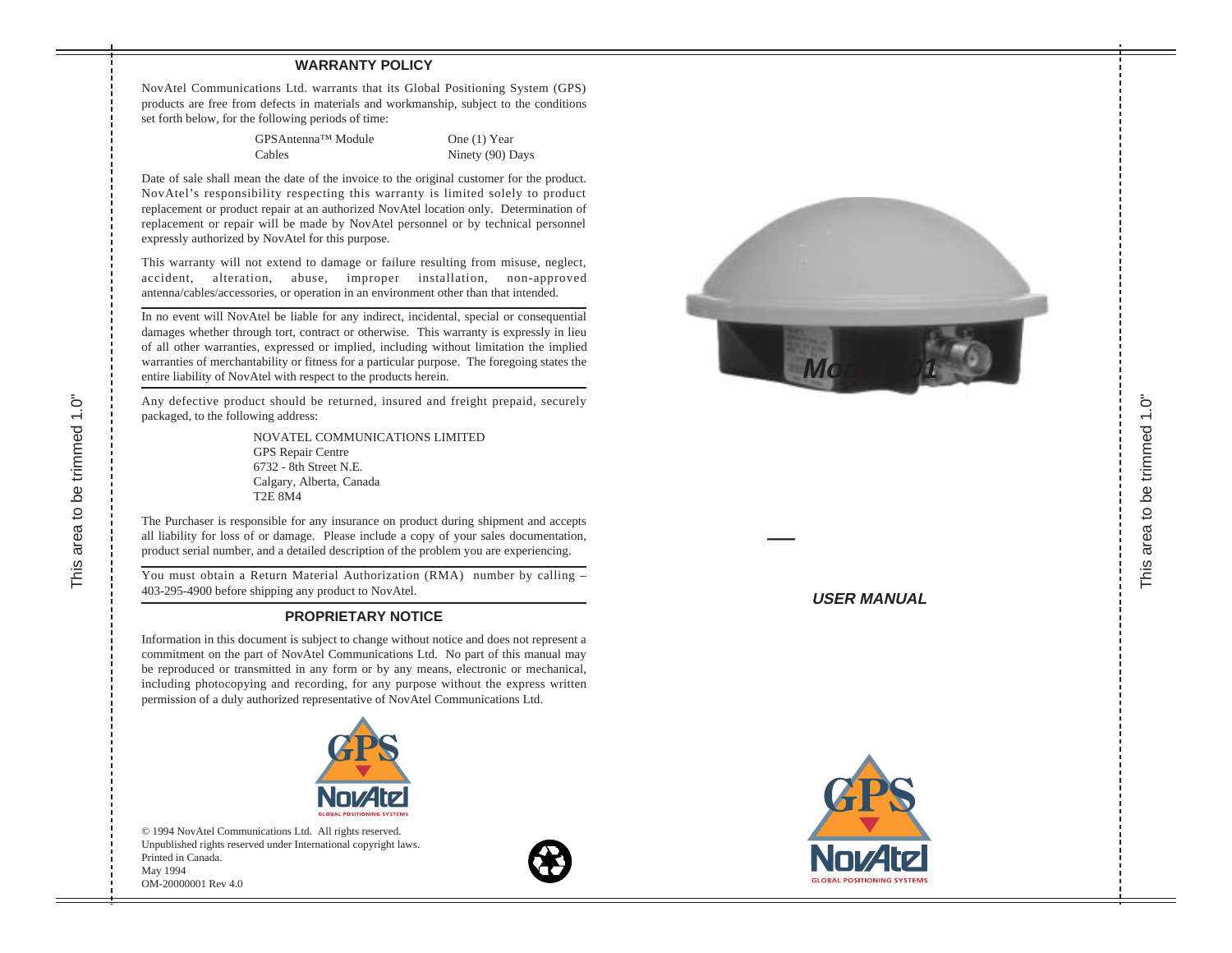# **GPSAntenna™ Model 501**

#### **Introduction**

The NovAtel GPSAntenna Model 501 is designed to provide superior performance over a wide range of GPS applications. It incorporates the following features:

- •L1 Center Frequency at 1575.42 MHz
- •Enhanced Multipath Rejection
- •Internal Low Noise Amplifier (LNA)
- •Internal Interference Rejection Filter
- •Low Noise Figure
- •Small Size (11.4 cm Diameter x 5.7 cm Height)
- •Single External TNC Connector
- •Environmentally Sealed Radome
- •Tripod 5/8" Coarse Thread Center Mounting
- •Four Screw Fixed Mounting (Groundplane or Platform)

### **General**

The GPSAntenna receives the C/A code signals from the NAVSTAR satellites. These signals are Right Hand Circular Polarization (RHCP) signals centered at 1575.42 MHz. The antenna module rejects the unwanted Left Hand Circular Polarization (LHCP) and out-of-band signals. The antenna then filters, amplifies and transfers the signals to the GPSCard™ for further processing. Figure 1 shows the typical antenna Elevation Gain Pattern for RHCP and LHCP signals.



Typical GPSAntenna Elevation Gain Pattern Right Hand Circular Polarization

**Figure 1 GPSAntenna Elevation Gain Pattern**

Left Hand Circular Polarization

Note: These cables are selected to meet GPS performance requirements. If alternate coaxial cable type and lengths are required, use care in selecting appropriate cable replacement. NovAtel only guarantees operation with NovAtel-supplied cables.

## **GPSAntenna Specifications**

#### **Electrical**

| Center Frequency               | 1575.42 MHz                                         |
|--------------------------------|-----------------------------------------------------|
| Bandwidth                      | $10 MHz (-1 dB)$                                    |
| Gain Pattern                   | $> 0$ dBic to 75 $\degree$ from vertical            |
|                                | $>$ -3 dBic to 85 $^{\circ}$ from vertical          |
|                                | $\langle$ -10 dBic 120 $\degree$ from vertical      |
| Polarization                   | Right hand circular at all angles above the         |
| horizon                        |                                                     |
| Axial Ratio                    | $< 1$ dB                                            |
| <b>LHC Multipath Rejection</b> | $>10$ dB                                            |
| Phase Center Stability         | $\langle 10^{\circ}$ RMS (5 mm) above 15° elevation |
|                                |                                                     |

#### **Physical**

| Size     | 114 mm diameter x 58.6 mm height |
|----------|----------------------------------|
| Weight   | 300 grams                        |
| Mounting | Tripod 5/8 inch Coarse Thread    |
|          | Four screws #6-32                |

#### **Environmental**

| <b>Operating Temperature</b> | -40°C to +85°C (-40°F to +185°F) |
|------------------------------|----------------------------------|
| Storage Temperature          | -50°C to +95°C (-58°F to +203°F) |
| <b>Operating Humidity</b>    | 100\%                            |
| Altitude                     | $5,000$ meters                   |

#### **Low Noise Amplifier**

| Power                  | 99 mW                            |
|------------------------|----------------------------------|
|                        | $(4.5 \pm 0.5)$ Vdc @ 22 mA max) |
| Gain                   | 23 dB                            |
| Noise Figure           | 3.0 dB typical (3.6 dB maximum)  |
| Interference Rejection | $>15$ dB for $f > 1715$ MHz      |
|                        | $f < 1435$ MHz                   |

1 6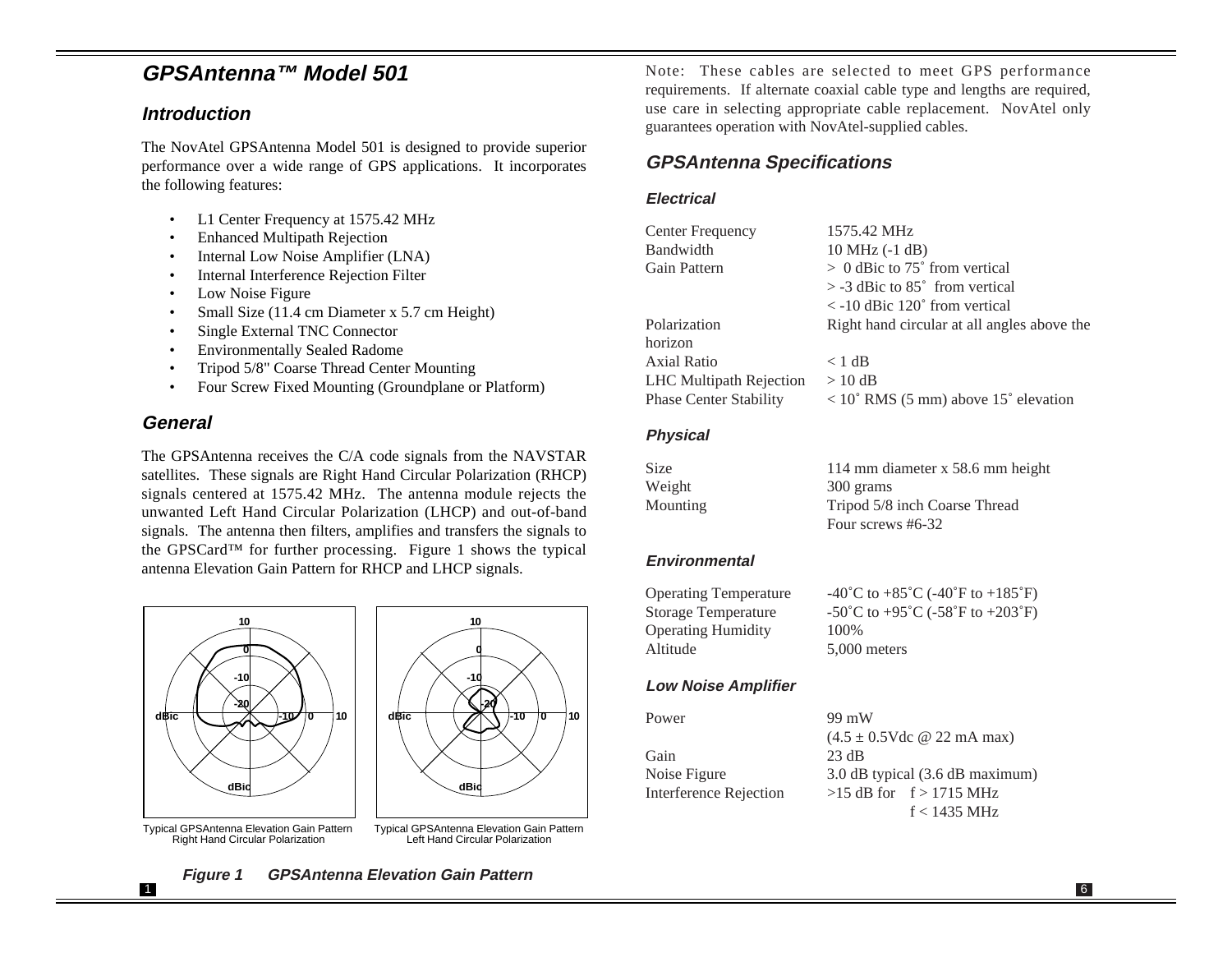

**Figure 4 Antenna/Tripod Mounting** 

## **Non-Standard Platform Mounting**

In some cases it will be necessary to custom fabricate your own mounting platform. The base of the GPSAntenna has provisions for four mounting screws (#6-32 UNC) for mounting onto a flat surface platform and six screws for mounting onto a ground plane. Refer to the enclosed GPSAntenna template for exact screw hole locations. The template is drawn on a 1:1 scale.

### **Antenna Cable**

The GPSAntenna has been designed for use with the NovAtel Standard 5–meter coaxial cable. This high quality cable has been selected to meet the GPSAntenna performance requirements. If greater lengths of cable are required for longer installation runs, NovAtel offers 15-meter and 30-meter options.

The Model 501 GPSAntenna has a precise phase center (5 mm RMS), making it ideal for surveying applications. Additionally, its design provides enhanced multipath interference rejection.

The active GPSAntenna consists of an L1 frequency antenna element integrated with an internal interference rejection filter and Low Noise Amplifier (LNA). The element is enclosed within a radome with an attached mounting base. A single TNC connector carries both the GPS signal to the receiver and the 4.5 volt power to the LNA.

The GPSAntenna is 11.4 cm in diameter and 5.9 cm high, and weighs only 300 grams. Several mounting options are provided for installing the antenna. These features minimize the work required for antenna installation. Figure 2 shows the physical appearance of the GPSAntenna Model 501.



**Figure 2 GPSAntenna Model 501** 

### **Antenna Assembly**

The antenna assembly is environmentally protected within the radome and the mounting plate. The only external connection is the TNC connector which links the antenna assembly to the GPSCard™. The GPSAntenna assembly consists of the following major components:

- Radiator Element
- LNA Assembly
- Mounting Plate
- •Radome

### **Radiator Element**

The Radiator Element is a unique metalized molded part with enhanced performance relative to typical microstrip antennas. Excellent polarization characteristics are obtained at all angles of incidence due to its unique shape. This allows tracking of satellites to near the horizon while rejecting the cross polarized signals from unwanted reflections. 5 and the contract of the contract of the contract of the contract of the contract of the contract of the contract of the contract of the contract of the contract of the contract of the contract of the contract of the cont